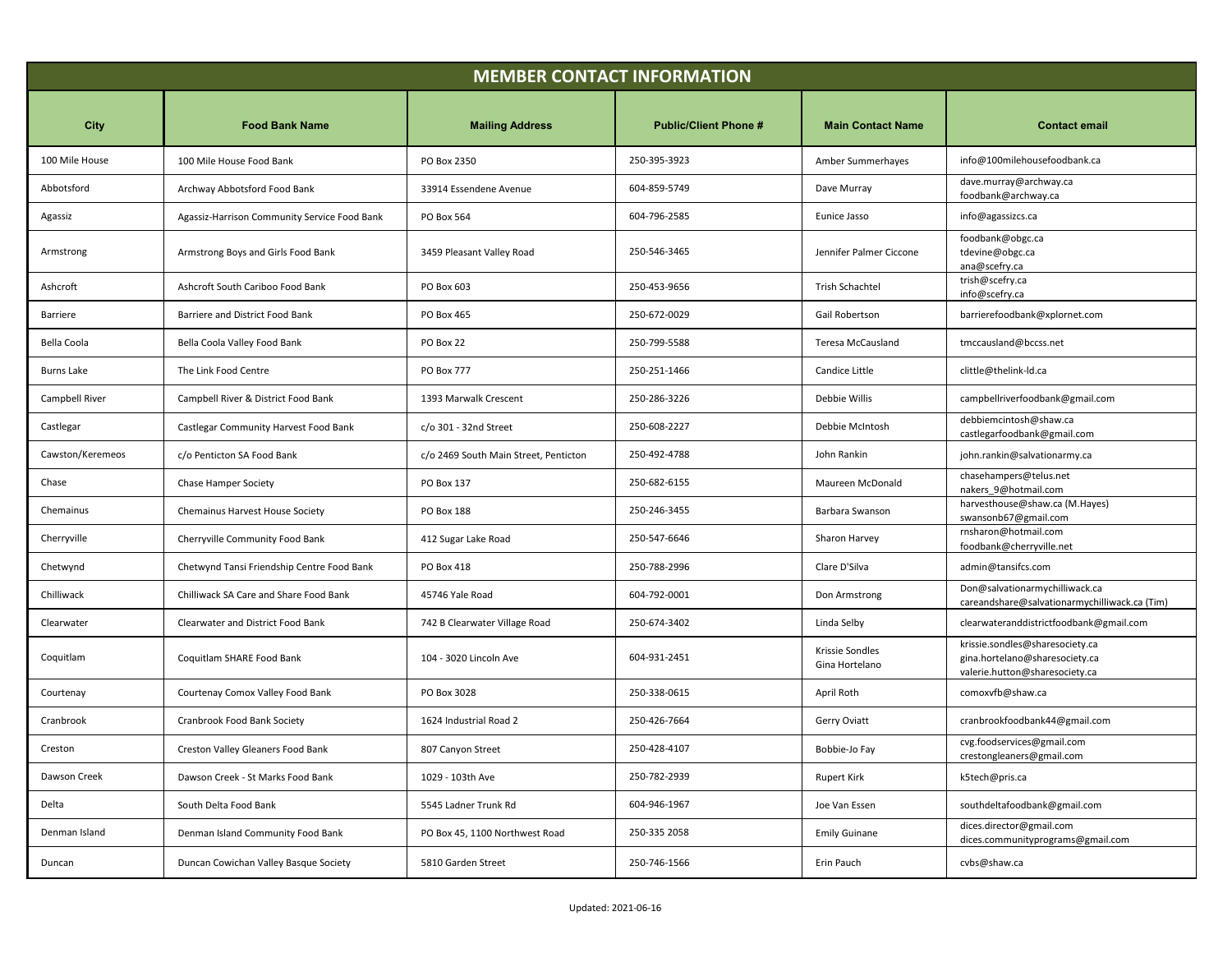| <b>MEMBER CONTACT INFORMATION</b> |                                               |                                     |                              |                                                      |                                                                                                  |
|-----------------------------------|-----------------------------------------------|-------------------------------------|------------------------------|------------------------------------------------------|--------------------------------------------------------------------------------------------------|
| City                              | <b>Food Bank Name</b>                         | <b>Mailing Address</b>              | <b>Public/Client Phone #</b> | <b>Main Contact Name</b>                             | <b>Contact email</b>                                                                             |
| Enderby                           | Feed Enderby & District Food Bank             | PO Box 767                          | 250-938-3114                 | Paul Casey                                           | pauldcasey.cpa.cga@gmail.com<br>info@enderbyfoodbank.ca<br>admin@enderbyfoodbank.ca              |
| Fernie                            | Fernie SA Food Bank                           | PO Box 2259                         | 250-423-4668                 | Kirk Green                                           | kirk.green@salvationarmy.ca<br>tsafernie@gmail.com<br>barbara.osbourne@salvationarmy.ca          |
| Fort Fraser                       | Fort Fraser Food Bank                         | PO Box 256                          | 250-690-7516                 | BJ Broen                                             | bjbroen@telus.net<br>ffandareafb@gmail.com                                                       |
| Fort Nelson                       | Fort Nelson Food Bank                         | PO Box 1266                         | 250-774-2993                 | Jody Bottorff                                        | bottorffjody@gmail.com<br>erilin@northwestel.net                                                 |
| Fort St. James                    | Fort St. James Stuart Lake Outreach Food Bank | PO Box 1495                         | 250-996-4434                 | Kerry Sparling                                       | slogs.foodbank@gmail.com<br>coosmic@telus.net<br>lallyadams4@hotmail.com                         |
| Fort St. John                     | Fort St. John SA Food Bank                    | PO Box 6635                         | 250-785-0506                 | Jared Braun                                          | jared.braun@salvationarmy.ca<br>erin.fehr@salvationarmy.ca                                       |
| Gabriola Island                   | Gabriola Healthy Community Food Bank          | PO Box 325 - 675 North Road         | 250-247-7322                 | Kenda Chang-Swanson                                  | food@phcgabriola.org<br>brenda@phcgabriola.org                                                   |
| Galiano Island                    | Galiano Community Assoc. Food Bank            | 141 Sturdies Bay Rd                 | 250-539-2175 (option 2)      | Emma Davis                                           | galianofoodprograms@gmail.com                                                                    |
| Gibsons                           | Gibsons SA Harvest of Hope Food Bank          | PO Box 1625                         | 604-886-3665                 | Matthew Hardman                                      | tsafoodbank@dccnet.com<br>Tania.Allen@salvationarmy.ca                                           |
| Golden                            | Golden Food Bank Society                      | PO Box 1047 - 1115 9th Street South | 250-344-2113                 | Rachel Gamble                                        | info@goldenfoodbank.ca<br>volunteer@goldenfoodbank.ca                                            |
| Goldstream/Langford               | Goldstream Food Bank                          | PO Box 28122 - Victoria             | 250-474-4443                 | Sandy Prette                                         | sprette@shaw.ca                                                                                  |
| Grand Forks                       | Grand Forks Boundary Food Bank                | 7816 A Donaldson Dr                 | 250-442-2800                 | Mike Wakelin<br>Hellen den Ouden                     | boundaryfoodbank@gmail.com<br>boundaryfoodbankoffice@gmail.com                                   |
| Hazelton                          | The Salvation Army Hazelton Corps             | PO Box 100                          | 250-842-5557<br>250-842-5551 | Rick Apperson                                        | rick.apperson@salvationarmy.ca                                                                   |
| Hope                              | Hope Community Services Food Bank             | PO Box 74, 434 Wallace St.          | 604-869-2466                 | Diane MacDonnell                                     | dmacdonnell@hopecommunityservices.com<br>kim@hopecommunityservices.com                           |
| Hornby Island                     | Hornby Island Food Bank                       | 2100B Sollans Road                  | 250-335-1629                 | Susan Crowe                                          | kitchenhies@gmail.com<br>phoebeonhornby@gmail.com                                                |
| Invermere                         | Invermere Columbia Valley Food Bank           | PO Box 2141 - 201B 7th Ave          | 250-342-0850                 | Lawrie Mack<br>Kelsey Prichard                       | info@columbiavalleyfoodbank.ca<br>lwrmack@yahoo.ca<br>janeilsen@shaw.ca                          |
| Kamloops                          | Kamloops Food Bank Society                    | PO Box 1513 Station Main            | 250-376-2252                 | <b>Bernadette Siracky</b>                            | bsiracky@kamloopsfoodbank.org<br>wgraham@kamloopsfoodbank.org<br>dsellars@kamloopsfoodbank.org   |
| Kaslo                             | North Kootenay Lake Food Cupboard             | PO Box 546, 336 B Avenue            | 250-353-7120                 | Erin Carr                                            | patricksteiner@nklcss.org<br>erincarr@nklcss.org<br>fsp@nklcss.org                               |
| Kelowna                           | Central Okanagan Food Bank                    | 2310 Enterprise Way                 | 250-763-7161                 | <b>Trevor Moss</b><br>Tammie Watson                  | trevor@cofoodbank.com<br>tammie.watson@cofoodbank.com                                            |
| Kimberley                         | Kimberley Helping Hands Food Bank             | 340 Leadenhall Street               | 250-427-5522                 | Randy & Heather Smith<br>Kim Roberts<br>Donna Purves | randyandheathersmith@outlook.com<br>jvminifie@shaw.ca<br>krak4@cyberlink.ca<br>epurves@telus.net |
| Kitimat                           | Kitimat Food Bank                             | PO Box 20                           | 250-632-6611                 | Marjorie Phelps                                      | marjon@citywest.ca                                                                               |
| Ladysmith                         | Ladysmith Food Bank                           | PO Box 1653                         | 250-245-3079                 | Karen Laing                                          | karen@Irca.ca<br>paula@Irca.ca                                                                   |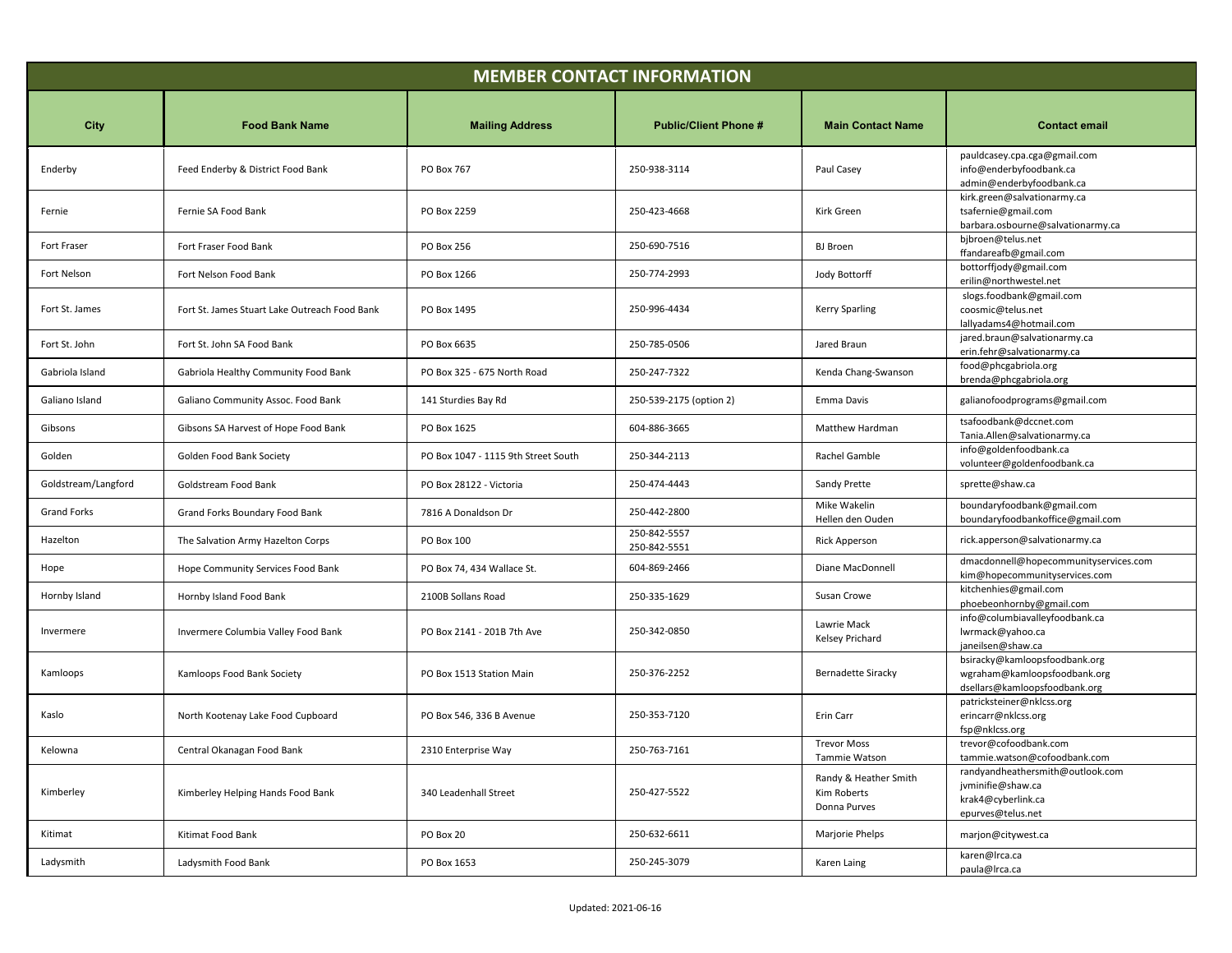| <b>MEMBER CONTACT INFORMATION</b> |                                             |                             |                              |                                                   |                                                                                                          |
|-----------------------------------|---------------------------------------------|-----------------------------|------------------------------|---------------------------------------------------|----------------------------------------------------------------------------------------------------------|
| City                              | <b>Food Bank Name</b>                       | <b>Mailing Address</b>      | <b>Public/Client Phone #</b> | <b>Main Contact Name</b>                          | <b>Contact email</b>                                                                                     |
| Lake Country                      | Lake Country Food Assistance Society        | PO Box 41013 RPO South      | 250-766-0125                 | Joy Haxton                                        | officemanager.lcfas@gmail.com                                                                            |
| Lake Cowichan                     | Lake Cowichan Food Bank                     | PO Box 1087                 | 250-749-4802                 | Cindy Vaast                                       | cinray@shaw.ca<br>cowichanlakefoodbank@gmail.com                                                         |
| Langley                           | Sources Langley<br>(mail c/o Sources WR/SS) | #208-20445 62 Ave           | 604-532-5290                 | Jaye Murray                                       | jmurray@sourcesbc.ca<br>lclark@sourcesbc.ca<br>dletkemann@sourcesbc.ca                                   |
| Lillooet                          | Lillooet Friendship Centre Food Bank        | PO Box 2170                 | 250-256-4400                 | Carol Camille                                     | foodbank@lfcs.ca<br>ed@lfcs.ca                                                                           |
| Logan Lake                        | Logan Lake Food Bank                        | PO Box 879                  | 250-315-8357                 | Kristina Froment                                  | foodbank@coth.love                                                                                       |
| Lumby                             | Lumby Food Bank Society                     | PO Box 791                  | 250-547-2225                 | Robert Wilkinson                                  | rewilk@shaw.ca<br>thelumbyfoodbank@gmail.com<br>melsan@shaw.ca                                           |
| Lytton                            | Lytton Food Bank                            | PO Box 87                   | 250-455-2316                 | Michele Swan                                      | mswan2@telus.net                                                                                         |
| Maple Ridge/Pitt Meadows          | Maple Ridge Friends in Need Food Bank       | #8-22726 Dewdney Trunk Road | 604-466-3663                 | Mary Robson                                       | director@friendsneedfood.com<br>manager@friendsneedfood.com<br>warehouse@friendsneedfood.com             |
| Mayne Island                      | Mayne Island Food Bank Society              | 520C Felix Jack Road        | 250-539-2859                 | Max Stockholder                                   | max.stockholder@gmail.com<br>mayneislandfoodbank@gmail.com                                               |
| Merritt                           | Merritt Nicola Valley Food Bank             | PO Box 2719                 | 250-378-2282                 | Derlanda Hewton                                   | foodbank@telus.net                                                                                       |
| Mill Bay                          | Mill Bay CMS Food Bank                      | 2740 Lashburn Rd            | 250-743-5242                 | Traci Waite                                       | cmsfoodbank@gmail.com                                                                                    |
| Mission                           | Mission St. Joseph's Food Bank              | 32550 7th Avenue            | 604-425-0392                 | Sandra Cascaden                                   | sandra2010cas@hotmail.com<br>kristacardinal699@gmail.com                                                 |
| Nakusp                            | Nakusp Arrow and Slocan Lakes Food Bank     | PO Box 100                  | 250-265-3674                 | Anne Miskulin                                     | amiskulin@aslcs.com                                                                                      |
| Nanaimo                           | Nanaimo Loaves and Fishes Food Bank         | 210 Fry Street              | 250-754-8347                 | Peter Sinclair                                    | peter@nanaimoloavesandfishes.org<br>alex@nanaimoloavesandfishes.org                                      |
| Nelson                            | Nelson SA Food Bank                         | PO Box 329                  | 250-352-3488                 | Michelle Cale (Director)<br>David Sprague         | michelle.cale@salvationarmy.ca<br>david.sprague@salvationarmy.ca                                         |
| Oliver                            | Oliver Food Bank                            | PO Box 405                  | 250-535-0566                 | Jon Kurnick                                       | jonebedk@gmail.com<br>oliver.foodbank@gmail.com<br>cpeacehamilton@gmail.com                              |
| Osoyoos                           | Osoyoos Community Food Bank                 | 6210 - 97th Street          | 250-495-6581                 | Diane Zorn                                        | dianezorn@gmail.com<br>osoyoosfoodbank@gmail.com                                                         |
| Parksville                        | Parksville SA Food Bank                     | PO Box 1874                 | 250-248-8793                 | Linda Cherewyk<br>Cindy Hamelin<br>Norman Hamelin | foodbank@parksvillesalvationarmy.ca<br>cindy.hamelin@salvationarmy.ca<br>norman.hamelin@salvationarmy.ca |
| Peachland                         | Peachland Food Bank                         | 6490 Keyes Avenue           | 250-767-3312                 | Judy Bedford                                      | judymbedford@gmail.com                                                                                   |
| Pemberton                         | Pemberton Sea to Sky Food Bank              | PO Box 656                  | 604-698-5521                 | Loralee Seitz                                     | foodbankpemberton@sscs.ca                                                                                |
| Penticton                         | Pentiction SA Food Bank                     | 2399 South Main Street      | 250-492-4788                 | John Rankin                                       | John.Rankin@salvationarmy.ca<br>paul.trickett@salvationarmy.ca<br>lisa.trickett@salvationarmy.ca         |
| Port Alberni                      | Port Alberni SA Community Food Bank         | 4835 Argyle St              | 250-723-6913 ext 230         | <b>Marilyn Burrows</b>                            | marilyn.burrows@salvationarmy.ca<br>nichole.hatt@salvationarmy.ca                                        |
| Powell River                      | Powell River Action Centre Food Bank        | 6816 B Alberni St           | 604-485-9166                 | Savanna Dee                                       | tsafoodbank@dccnet.com                                                                                   |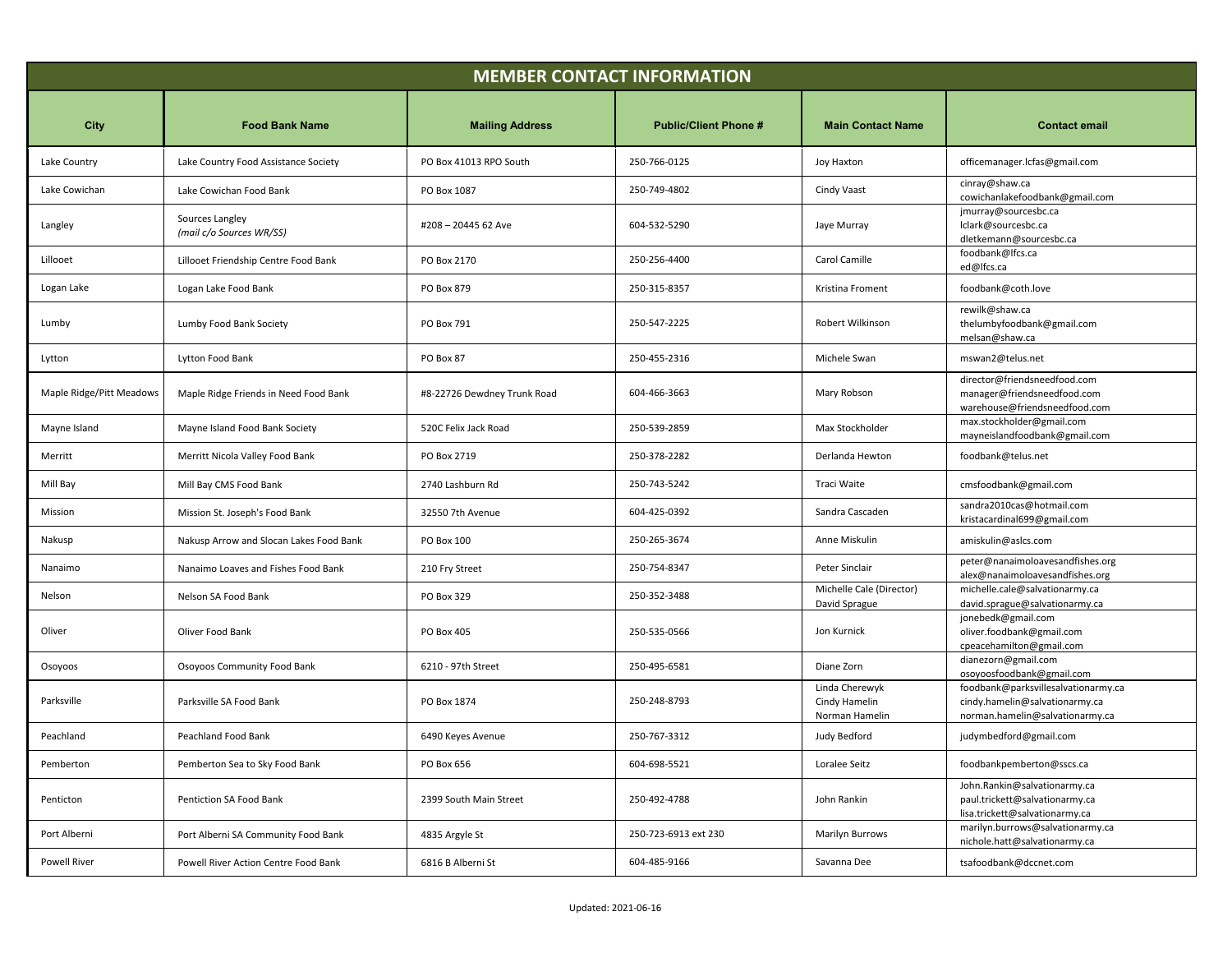| <b>MEMBER CONTACT INFORMATION</b> |                                            |                                   |                              |                                                             |                                                                                                  |
|-----------------------------------|--------------------------------------------|-----------------------------------|------------------------------|-------------------------------------------------------------|--------------------------------------------------------------------------------------------------|
| City                              | <b>Food Bank Name</b>                      | <b>Mailing Address</b>            | <b>Public/Client Phone #</b> | <b>Main Contact Name</b>                                    | <b>Contact email</b>                                                                             |
| Prince George                     | Prince George SA Food Bank                 | 3500 - 18th Avenue                | 250-564-4000                 | Roy Law (just email Roy)<br>Terra Laflamme                  | roy.law@salvationarmy.ca<br>Terra.Laflamme@salvationarmy.ca<br>Neil.Wilkinson@salvationarmy.ca   |
| Prince Rupert                     | Prince Rupert SA Food Bank                 | 25 Grenville Court, 214 Fraser St | 250-624-6180                 | Erica Collison                                              | erica.collison@salvationarmy.ca                                                                  |
| Princeton                         | Princeton Food Bank                        | PO Box 641                        | 250-295-7752                 | Susan Herczku<br>(Administrator)                            | foodbank@princetonbaptist.ca<br>howarth7@telus.net                                               |
| Quadra Island                     | Quadra Island Recreation Society Food Bank | PO Box 10                         | 250-285-3243                 | Amanda Smith                                                | pandas@gicable.com                                                                               |
| Quesnel                           | Quesnel Salvation Army Food Bank           | PO Box 4118 STN MAIN              | 250-992-7079                 | Randy Gatza                                                 | randy.gatza@salvationarmy.ca                                                                     |
| Revelstoke                        | Revelstoke Community Connections Food Bank | PO Box 2880                       | 250-837-2920 ext 28          | Melissa Hemphill                                            | mhemphill@community-connections.ca<br>hwhitney@community-connections.ca;                         |
| Richmond                          | Richmond Food Bank Society                 | 100-5800 Cedarbridge Way          | 604-271-5609                 | Hajira Hussain                                              | hajira@richmondfoodbank.org<br>keith@richmondfoodbank.org<br>stephanie@richmondfoodbank.org      |
| Salmo                             | Salmo Community Resource Society           | PO Box 39                         | 250-357-2277                 | Charlene Bonderoff<br>Mary-Ann Gould<br><b>Terry Dornan</b> | foodsecurity@scrs.ca<br>terry@scrs.ca                                                            |
| Salmon Arm                        | Salmon Arm SA Food Bank                    | PO Box 505                        | 250-832-9194                 | David Byers                                                 | david.byers@salvationarmy.ca                                                                     |
| Salt Spring Island                | Salt Spring Island Harvest Food Bank       | 268 Fulford-Ganges Rd             | 250-537-9971                 | Simone Cazabon                                              | scazabon@ssics.ca<br>foodbank@ssics.ca                                                           |
| Sechelt                           | Sechelt Sunshine Coast Food Bank           | Box 1069, 5638 Inlet Ave          | 604-885-5881                 | Kat Roussos                                                 | kroussos@sccss.ca<br>scfoodbank@sccss.ca                                                         |
| Sicamous                          | Sicamous Eagle Valley Community Food Bank  | <b>PO Box 777</b>                 | 250-836-3440                 | Janet McClean Senft                                         | evcrc@telus.net                                                                                  |
| Sidney                            | Saanich Peninsula Lions Food Bank          | PO Box 2281                       | 250-655-0679                 | <b>Beverly Elder</b>                                        | fdbank@telus.net                                                                                 |
| Slocan                            | Slocan Valley Food Cupboard                | PO Box 10                         | 250-355-2484                 | Sandy Hetherington                                          | officemanager@wegcss.org<br>doodah956@yahoo.ca                                                   |
| Smithers                          | Smithers Bulkley Valley SA Food Bank       | PO Box 4293                       | 250-847-1501                 | Kelly Spurway                                               | kelly.spurway@salvationarmy.ca                                                                   |
| Sooke                             | Sooke Food Bank Society                    | PO Box 983                        | 250-642-7666                 | Kim Kaldal                                                  | kmetzart@gmail.com<br>gcaccounting@hotmail.com                                                   |
| Sorrento                          | Sorrento Food Bank                         | PO Box 568                        | 250-253-3663                 | Tina Hysop                                                  | sorfood@shaw.ca<br>info@sorrentofoodbank.ca<br>kathybrydon55@gmail.com<br>Jeannie.york@gmail.com |
| Sparwood                          | Sparwood Food Bank                         | PO Box 682                        | 250-425-6554                 | Edie Holland                                                | geholl@telus.net<br>sparwoodfoodbank@gmail.com<br>bakerbrook1@hotmail.com                        |
| Squamish                          | Squamish Food Bank                         | PO Box 207, Garibaldi Highlands   | 604-815-7332                 | Mariana Borsuk-Gudz                                         | squamishfoodbank@gmail.com<br>Kelly.smith.linda@gmail.com                                        |
| Summerland                        | Summerland Food Bank                       | PO Box 20051                      | 778-516-0015                 | Hal Roberts                                                 | info@summerlandfoodbank.org<br>ingridwuensche@gmail.com                                          |
| Surrey                            | Surrey Food Bank                           | #1 - 13478 78th Ave               | 604-581-5443                 | Feezah Jaffer                                               | acx@surreyfoodbank.org                                                                           |
| Terrace                           | Terrace Church's Food Bank                 | PO Box 603                        | 250-900-9916                 | Paul Moravec                                                | terracefoodbank@yahoo.com<br>paul.moravec@gmail.com<br>ester@citywest.ca                         |